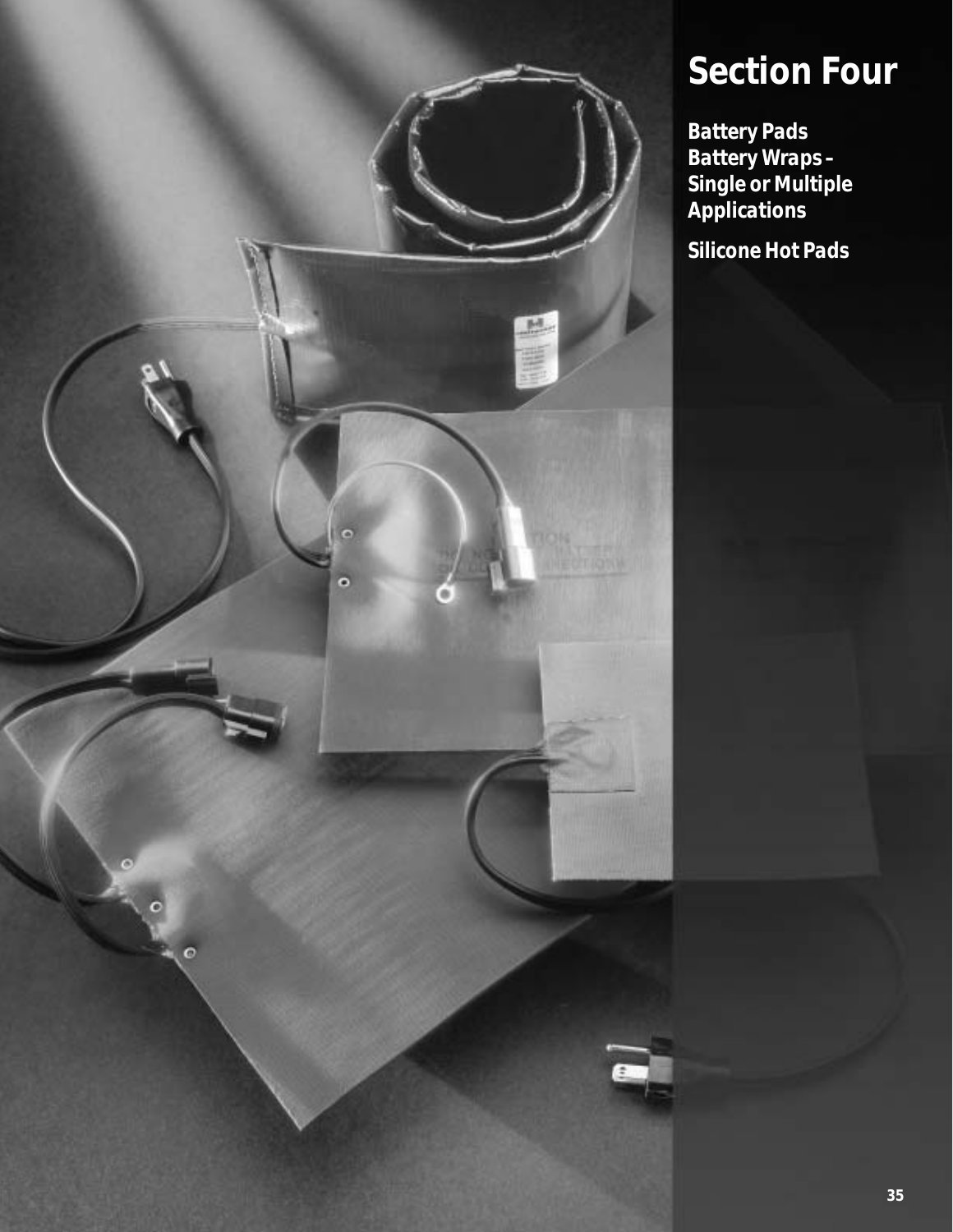# **Battery Heating Pads**

A fully charged battery has only 40% cranking power at 0° F when compared to 100% cranking power at 80° F.

When batteries are placed in an insulated battery box, a thermostat is recommended to sense battery box temperature to prevent overheating the battery.

Battery heater not recommended for nickel cadmium batteries.

A



### **Accessories For Multiple Battery Heating**











| THERMOSTAT & "Y" CORD ASSEMBLY |                            |                |  |
|--------------------------------|----------------------------|----------------|--|
| Model                          | <b>Temperature Control</b> |                |  |
|                                | 0n                         | 0ff            |  |
| <b>BY-T68</b>                  | $60^{\circ}$ F             | $80^{\circ}$ F |  |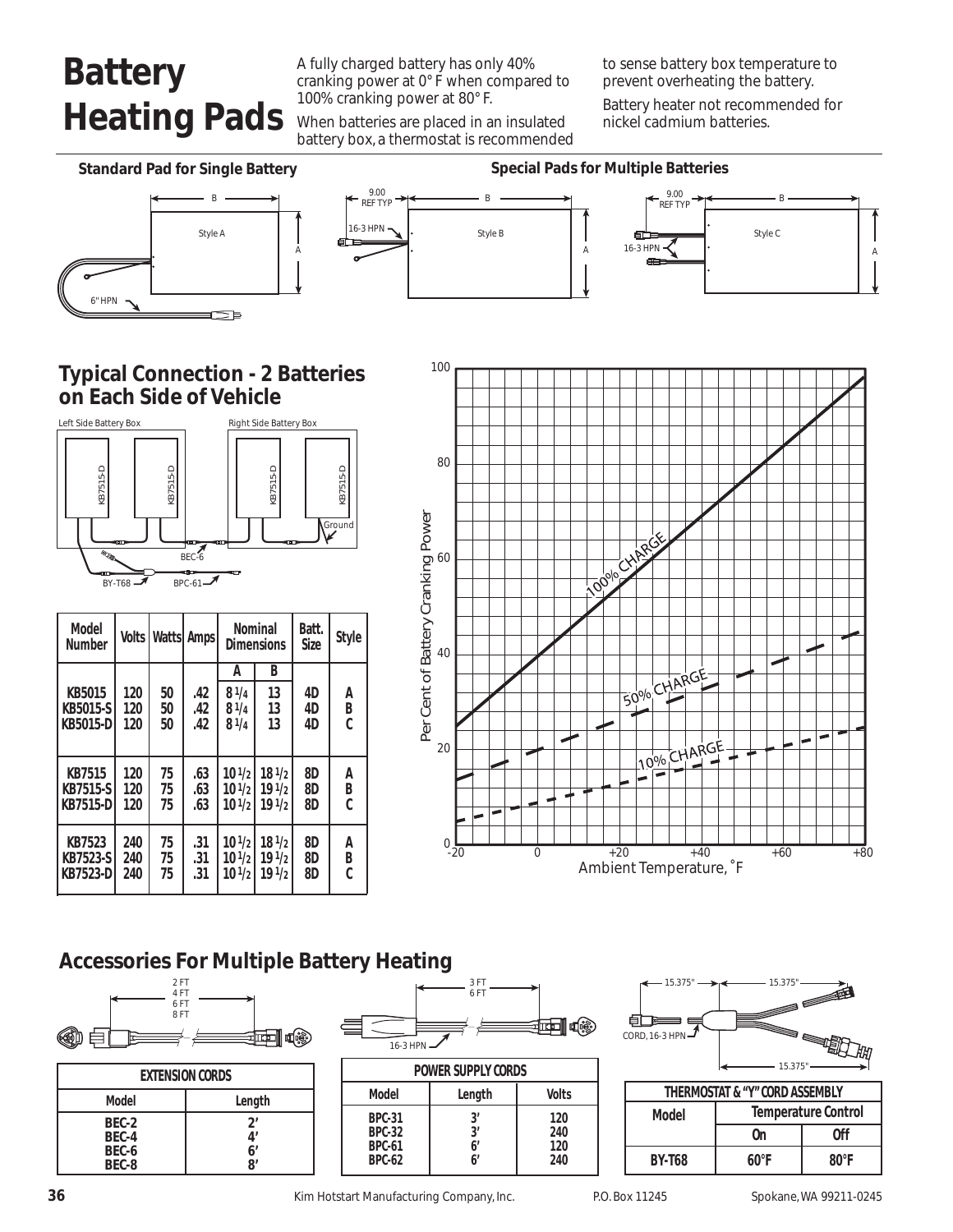Prolong the life of your battery with Kim Hotstart thermal battery wraps with or without thermostat.

- Durable, fire-retardant vinyl cover that resists oils and acids.
- 6' grounded cord and plug.
- Fast, easy installation.
- Boosts battery cranking power as much as 75%.

| <b>BATTERY THERMAL WRAP - NO THERMOSTAT</b> |              |       |        |
|---------------------------------------------|--------------|-------|--------|
| <b>Model Number</b>                         | <b>Volts</b> | Watts | Length |
| KBW5015-000                                 | 120          | 50    | 28"    |
| KBW8015-000                                 | 120          | 80    | 36"    |
| KBW16015-000                                | 120          | 160   | 72"    |

Thermostatically controlled battery thermal wraps provide optimum heating regardless of ambient temperature.

- At 80°F, the battery will achieve maximum cold cranking amps.
- Battery is constantly maintained at 80°F.
- Provides greater heat rise than plates or pads.
- Thermostat will eliminate battery damage caused by overheating and acid spill.

#### **Thermostat range: 65°F - 80°F**

| BATTERY THERMAL WRAP — WITH THERMOSTAT |              |              |        |
|----------------------------------------|--------------|--------------|--------|
| <b>Model Number</b>                    | <b>Volts</b> | <b>Watts</b> | Length |
| KBW5015T-000                           | 120          | 50           | 26"    |
| KBW5024T-000                           | 240          | 50           | 26"    |
| KBW8015T-000                           | 120          | 80           | 44"    |
| KBW8024T-000                           | 240          | 80           | 44"    |
| KBW10015T-000                          | 120          | 100          | 56"    |
| KBW10024T-000                          | 240          | 100          | 56"    |

## **Battery Thermal Wrap**